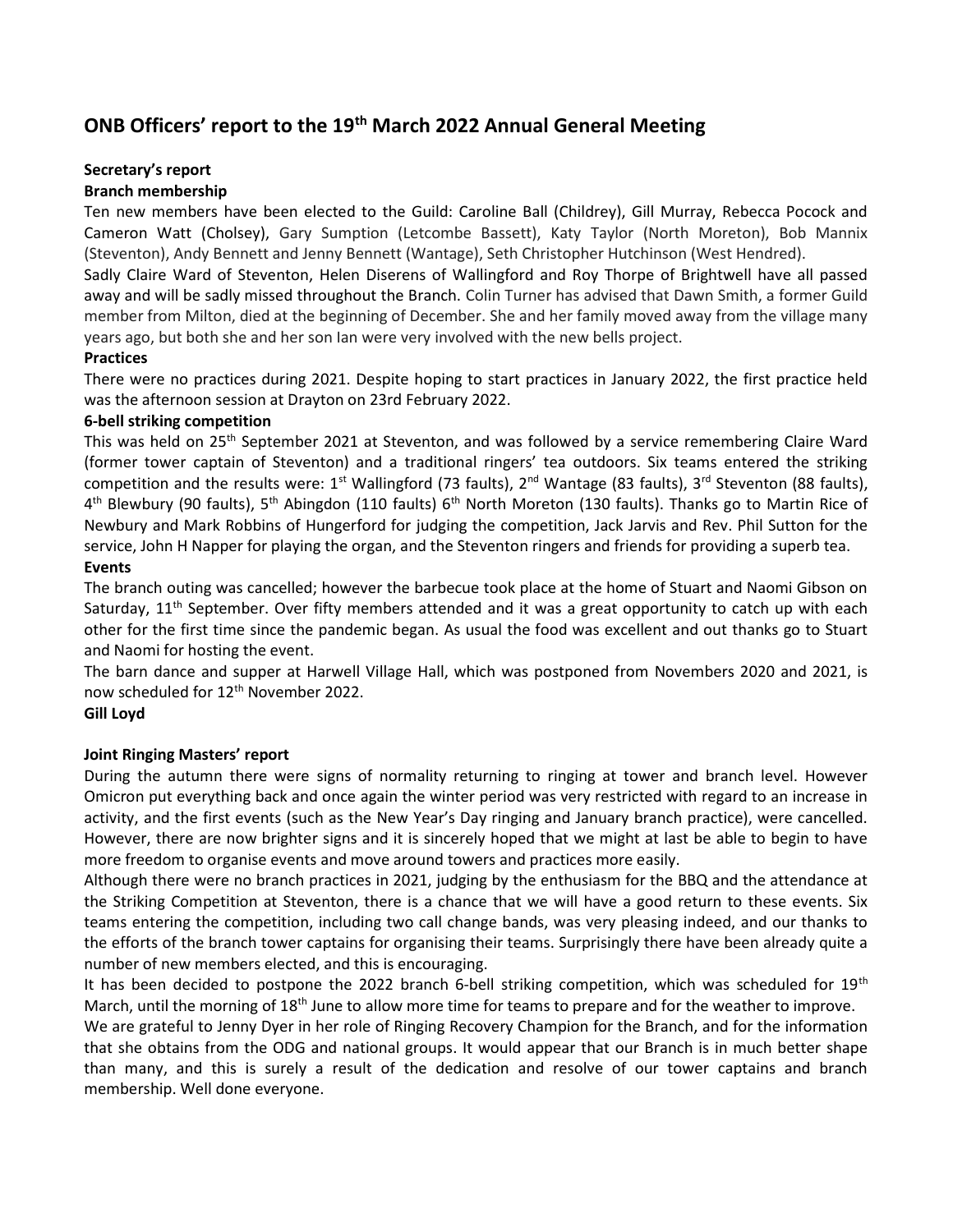There are a number of new members being elected and also some successful teaching happening, and if this trend is sustained then we should recover well and have some enthusiastic new faces to take the Branch forward in the coming years.

The Long Wittenham project was finally completed, and congratulations to Julia Sargent for her determination and leadership to complete this much needed rehang against all manner of difficulties. We understand that the result has been well worth the effort and we look forward to a branch practice there at some point.

No bell restoration projects are officially active within the branch, but there are some exciting developments to potentially restore the long silent bells at Culham. Whites have recently inspected and have reported their recommendations to the PCC for consideration. Branch officers are in close contact with the incumbent and PCC to support their decision process, and to advise on available financial opportunities should they proceed. Culham bells are a light 6 cast by Whitechapel during the 1920s and enjoyed a very short ringing career of less than 50 years, becoming derelict due to water ingress in the tower during the 1960s. Should this project become a reality it would be a very exciting prospect for our membership to support, and we hope to bring some positive news of developments in the coming months.

Thanks to all for your continued support.

### Richard Loyd and Philip Roberts

### Training Officer's Report

### ONB / VOWH ART Teaching Bell Handling Course, Longcot, 18 Sep 2021

Tony Crabtree and I collaborated to organise an ART course to teach twelve new teachers of ringing for our branches. The twelve ringers on the course included three from the ONB (Jenny and Andy Dyer from Cumnor and Willow (18) from Abingdon). So far, four of the twelve who attended the course have been accredited as Teachers of Bell Handling and many of them continue to help teach our learners at the ONB Branch Ringing School on Saturday mornings.

#### ONB Branch Ringing School, 25 September 2021 – 2 April 2022

The Branch Ringing School has taken place in Abingdon for an hour each Saturday morning. The first session was on 25 September. A rota of sixteen teachers has taught twelve learners: four each from our Old North Berks branch and Oxford City branch, and two each from Woodstock & Witney and Bicester branches. We have averaged four learners each week, all taught individually for an hour.

#### ONB / VOWH ART Teaching from Rounds to Plain Hunt, Longcot, 23 April 2022

Tony Crabtree and I have collaborated again. The day course will provide the skills and techniques necessary to build really good foundation ringing skills in your ringers. The course is designed for anyone involved in teaching a new band where the teacher can personally ring at least plain hunt. Of the ringers booked on the course so far, there are five from Old North Berks Branch (three from Abingdon, one from Harwell and one from Aston Tirrold).

# Young Ringers

Our young ringer offerings have changed from only from six outings a year to monthly Sunday afternoon practices. Since November, we have practised at Shiplake (21 Nov), Drayton (Dec 12), Longcot (9 Jan) and Brightwell (13 Feb). Daphne Pollard has provided refreshments on each occasion. Numbers have varied between 10 and 12 young people plus the parents and tower captains who occasionally make up the numbers necessary for some of the more advanced methods rung.

The Abingdon School Bell Club has continued to meet weekly during term time at St Helen's Church, Abingdon. The teachers, Adam Jenkins and Ollie Lomax, have continued to come with two more new learners this term. We are glad that two of our younger fully-qualified young teachers help by teaching the boys to handle their bells. One of the older boys from the school has started attending the Young Ringers practices.

# Ringing World National Youth Competition (RWNYC), ODG team

I have provided transport for our young ringers to the monthly practices held for the ODG squad for many years. The team which rings in the competition is drawn from the larger squad who meet to practise monthly.